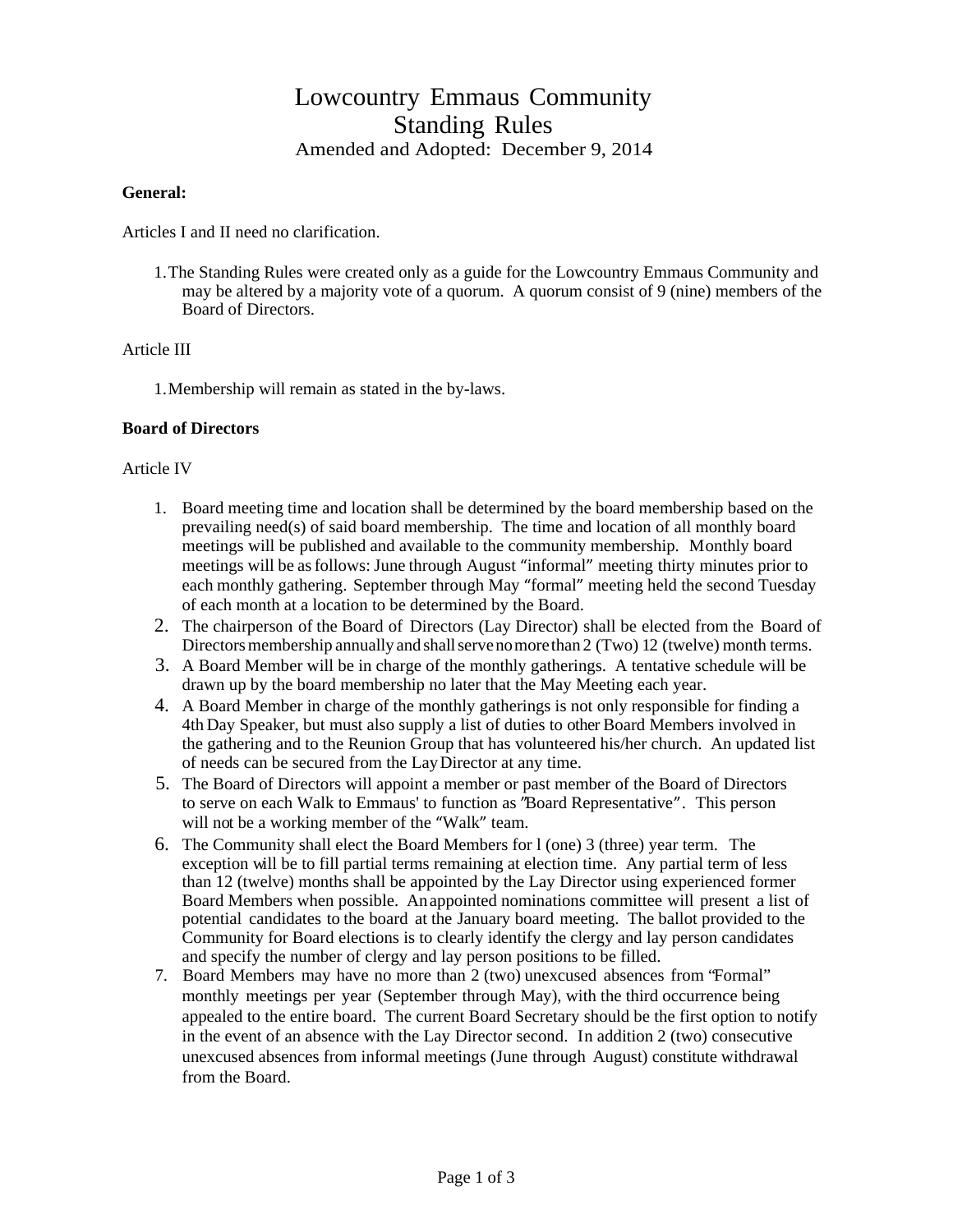## **Sponsorship:**

- 1. Any community member desiring to sponsor someone for the Walk must go through Sponsorship training. This training can be arranged through any Board member.
- 2. The Board strongly recommends that all first time sponsors enlist an experienced sponsor to serve as a co-sponsor and to assist and mentor them through the process. Contact the Registrar if help is needed to find an experienced sponsor.
- 3. An individual can only sponsor 1 (one) pilgrim per walk. If an individual wants to sponsor more than 1 (one), they will have to secure a co-sponsor who will take on that responsibility.
- 4. There must be a minimum of 20 (twenty) registered pilgrims 60 (sixty) days prior to a scheduled walk, or that walk will be postponed.
- 5. There is a deadline for registering, of no later than 21 (twenty-one) days prior to a walk. A Pilgrim is not registered for the walk until the Registrar receives a completed application (applicant & sponsor) along with the required deposit.

# **Monthly Gatherings:**

- 1. The Monthly Gatherings will generally be held on the 3rd (third) Friday of each month at 7:30 pm.
- 2. The Monthly Gatherings are open to everyone; nametags and crosses may be worn.
- 3. The Board Member in Charge of the gathering will be responsible for providing the communion elements for the Monthly Gathering.

## **Committees:**

- 1. The Board of Directors shall elect the Community Lay Director, the Community Assistant Lay Director and the Community Secretary/Treasurer at the May meeting.
- 2. Standing Committees shall be; Agape, Facilities, Fourth Day, Transportation/Luggage, Kitchen and Snacks, Music/Entertainment, Newsletter, Registrar, Sendoff/Candlelight/Closing, Literature/Supplies, and Records. With the Vice-Chairperson being responsible for Team Selection and Team Training.

## **Newsletter:**

- 1. The community newsletter will be published monthly.
- 2. Everyone desiring a newsletter will receive one.
- 3. The newsletter will be emailed or delivered in another appropriate manner in order to arrive prior to the monthly gathering.
- 4. No commercial advertising of any kind or publicity for events other than any Fourth-Day Community events will be permitted in the newsletter.
- 5. The mailing list shall not be used by any person or group other than the Lowcountry Emmaus Community.

## **Agape:**

1. The sale of anything other than publications relating to or pertinent to the "Walk to Emmaus" will be prohibited.